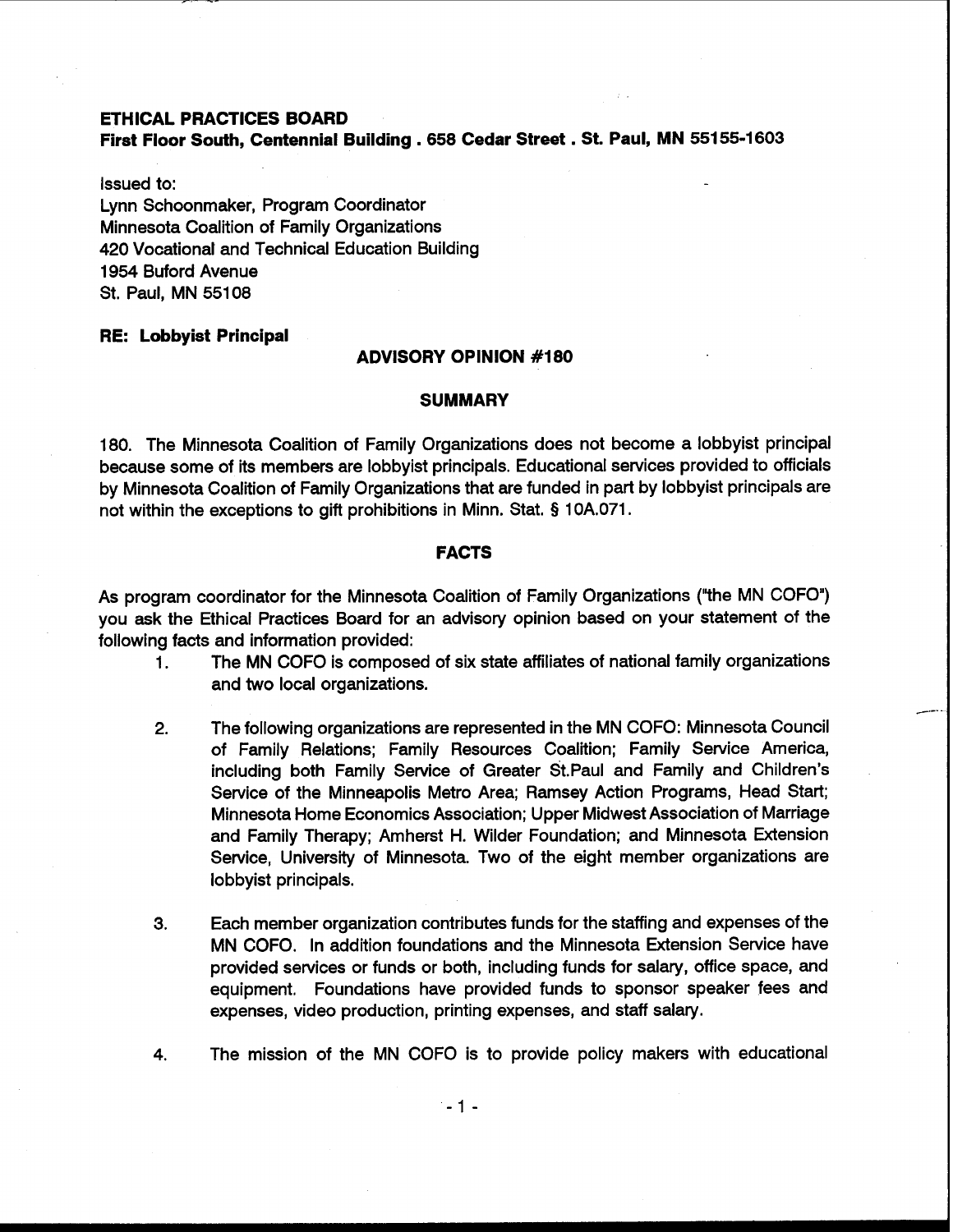opportunities developed either in collaboration with current legislative bodies, professional organizations (e.g., the Association of Minnesotacounties, Minnesota School Board Association, University of Minnesota Consortium for Children Youth and Families), or through independent policy forums.

**5.** The MN COFO does not advocate for specific legislation or develop programming for the purpose of persuasion of specific legislation.

## **QUESTION ONE**

Is MN COFO a lobbyist principal within the meaning of Minn. Stat. § 1 OA.O1, subd. 28?

### **OPINION**

No. The MN COFO does not become a lobbyist principal because some of its members are lobbyist principals.

### **QUESTION TWO**

Are services or educational programs presented by the MN COFO and funded by outside funding considered a gift to officials within the meaning of Minn. Stat. § 10A.071?

### **OPINION**

To the extent that funds from lobbyists or lobbyist principals are used by the MN COFO to underwrite the costs of its services or educational programs, the acceptance of complimentary admission to the events by an official is prohibited. Minn. Stat. **5** 10A.071. The admission would not be a gift if the official pays the MN COFO contemporaneously for the event.

#### **QUESTION THREE**

What would the MN COFO need to do to fall within the Ethics in Government Act, Minn. Stat. Ch. IOA?

#### **OPINION**

The Ethical Practices Board may issue advisory opinions on the requirements of Minn. Stat. Ch. 10A based on real or hypothetical situations. Question Three does not request the Board's opinion on a specific situation.

Issued:  $1/-$  4 - 1994

John L. Holahan, Jr., Chair Ethical Practices Board

 $-2-$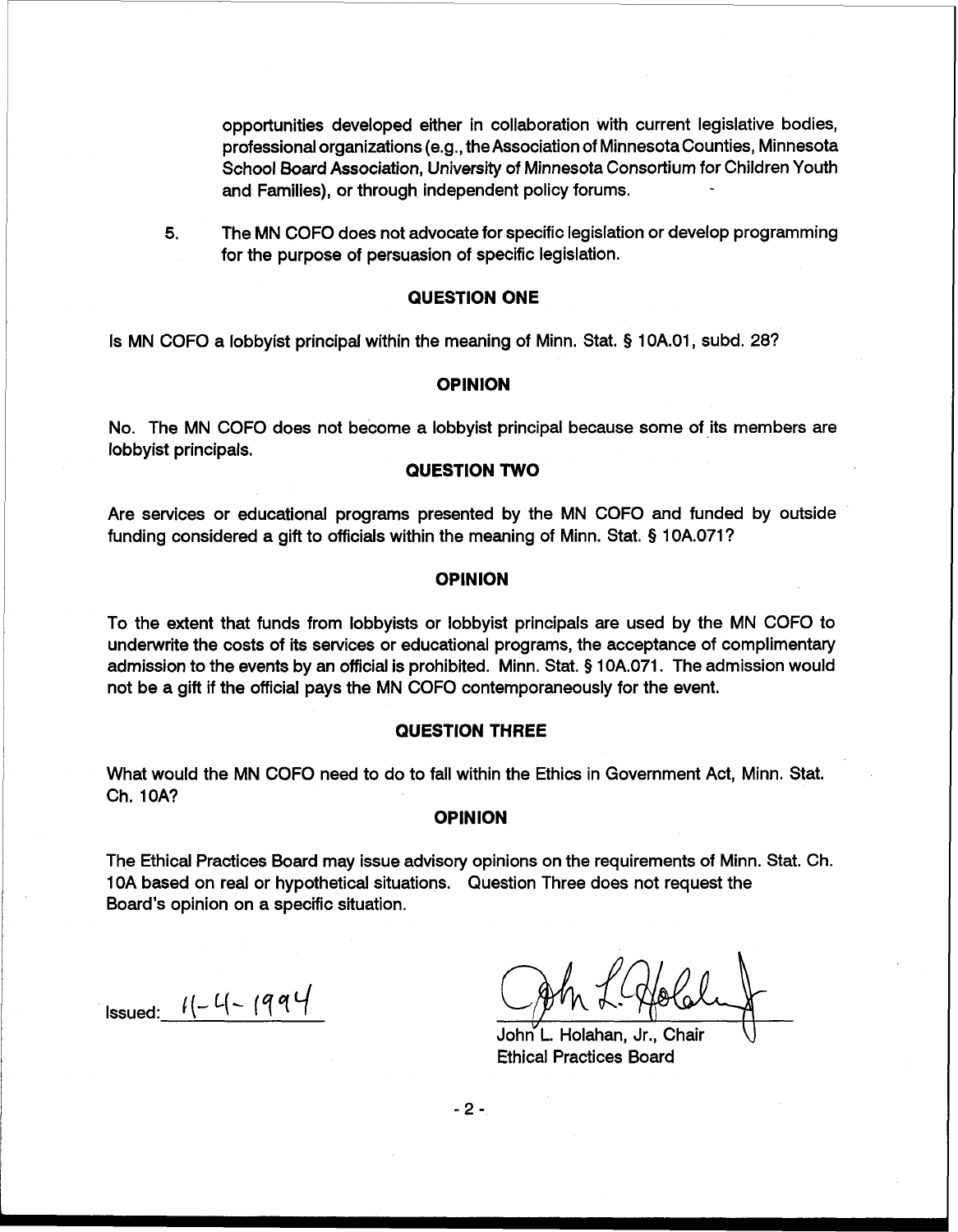Minn. Stat. § 1 OA.O1 DEFINITIONS provides:

Subd. 11. (a) "Lobbyist" means an individual:

(1) engaged for pay or other consideration, or authorized to spend money by another individual, association, political subdivision, or public higher education system, who spends more than five hours in any month or more than \$250, not including the individual's own travel expenses and membership dues, in any year, for the purpose of attempting to influence legislative action or administrative action, or the official action of a metropolitan governmental unit, by communicating or urging others to communicate with public or local officials.

 $\mathbf{1}$ 

Subd. 18. "Public official" means any:

(a) member of the legislature;

(b) constitutional officer in the executive branch and the officer's chief administrative deputy;

(c) member, chief administrative officer or deputy chief administrative officer of a state board or commission which has at least one of the following powers: (i) the power to adopt, amend or repeal rules, or (ii) the power to adjudicate contested cases or appeals;

(d) commissioner, deputy commissioner, or assistant commissioner of any state department as designated pursuant to section 15.01 ;

(e) individual employed in the executive branch who is authorized to adopt, amend or repeal rules or adjudicate contested cases;

(9 executive director of the state board of investment;

(g) executive director of the Indian affairs intertribal board;

(h) commissioner of the iron range resources and rehabilitation board;

(i) commissioner of mediation services;

(j) deputy of any official listed in clauses (e) to (i);

(k) judge of the workers' compensation court of appeals;

(I) administrative law judge or compensation judge in the state office of administrative hearings or referee in the department of jobs and training;

(m) solicitor general or deputy, assistant or special assistant attorney general;

(n) individual employed by the legislature. as secretary of the senate, chief clerk of the house, revisor of statutes, or researcher, legislative analyst, or attorney in the office of senate counsel and research or house research;

(0) member or chief administrative officer of the metropolitan council, regional transit board, metropolitan transit commission, metropolitan waste control commission, metropolitan parks and open spaces commission, metropolitan airports commission or metropolitan sports facilities commission;

(p) the director of the racing commission, the director of the gambling control board, the director of the state lottery, and the deputy director of the state lottery;

(q) director or the division of gambling enforcement in the department of public safety;

(r) member or executive director of the higher education facilities authority; or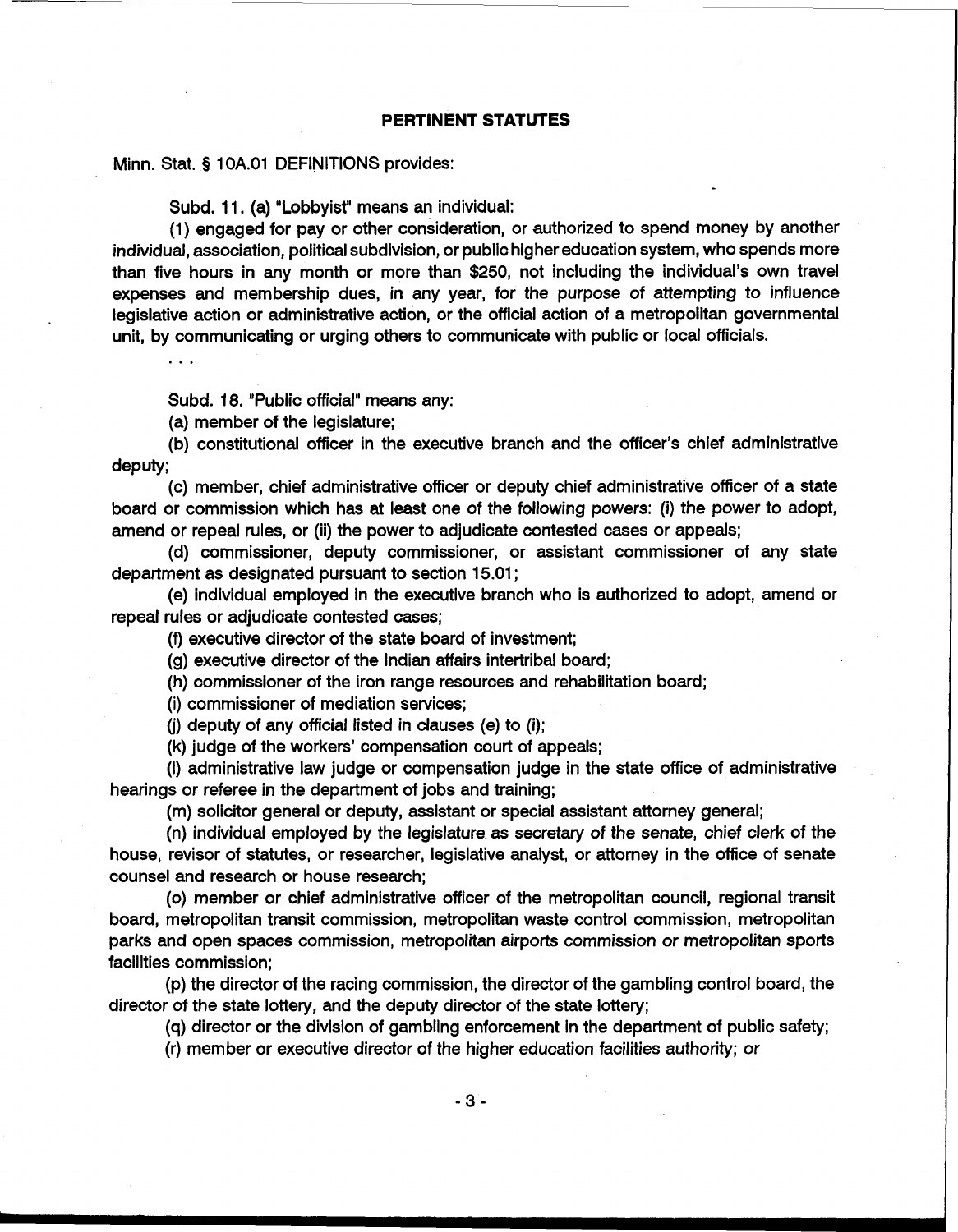(s) member of the board of directors or president of the Minnesota world trade center corporation.

. . .

Subd. 25. **Local official.** "Local official" means a person who holds elective office in a political subdivision or who is appointed to or employed in a public position in a political subdivision in which the person has authority to make, to recommend, or to vote on as a member of the governing body, major decisions regarding the expenditure or investment of public money.

Subd. 26. **Metropolitan governmental unit.** "Metropolitan governmental unit" means any of the seven counties in the metropolitan area as defined in section 473.121, subdivision 2, a regional railroad authority established by one or more of those counties under section 398A.03, a city with a population of over 50,000 located in the seven-county metropolitan area, the metropolitan council, a metropolitan agency as defined in section 473.121, subdivision 5a, the Minnesota state high school league, and Minnesota Technology, Inc.

Subd. 27. **Political subdivision.** "Political subdivision" means the metropolitan council, a metropolitan agency as defined in section 473.121, subdivision 5a, a municipality as defined in section 471.345, subdivision 1, the Minnesota state high school league, and Minnesota Technology, Inc.

Subd. 28. **Principal.** "Principal" means an individual or association that:

(1) spends more than \$500 in the aggregate in any calendar year to engage a lobbyist, <sup>I</sup> compensate a lobbyist, or authorize the expenditure of money by a lobbyist; or

(2) is not included in clause (1) and spends a total of at least \$50,000 in any calendar year on efforts to influence legislative action, administrative action, or the official action of governmental units, as described in section 10A.04, subdivision 6.

Laws of 1994, Ch, 377, sec, 5, created Minn. Stat. **5** 10A.071 CERTAIN GIFTS BY LOBBYISTS AND PRINCIPALS PROHIBITED which provides:

Subdivision 1. **Definitions.** (a) The definitions in this subdivision apply to this section.

(b) "Gift" means money, real or personal property, a service, a loan, a forbearance or forgiveness of indebtedness, or a promise of future employment, that is given without the giver receiving consideration of equal or greater value in return.

(c) "Official" means a public official, an employee of the legislature, or a local official of a metropolitan governmental unit.

Subd. 2. **Prohibition.** A lobbyist or principal may not give a gift or request another to give a gift to an official. An official may not accept a gift from a lobbyist or principal.

Subd. 3. **Exceptions.** (a) The prohibitions in this section do not apply if the gift is: (1) a contribution as defined in section 1 0A.01, subdivision 7;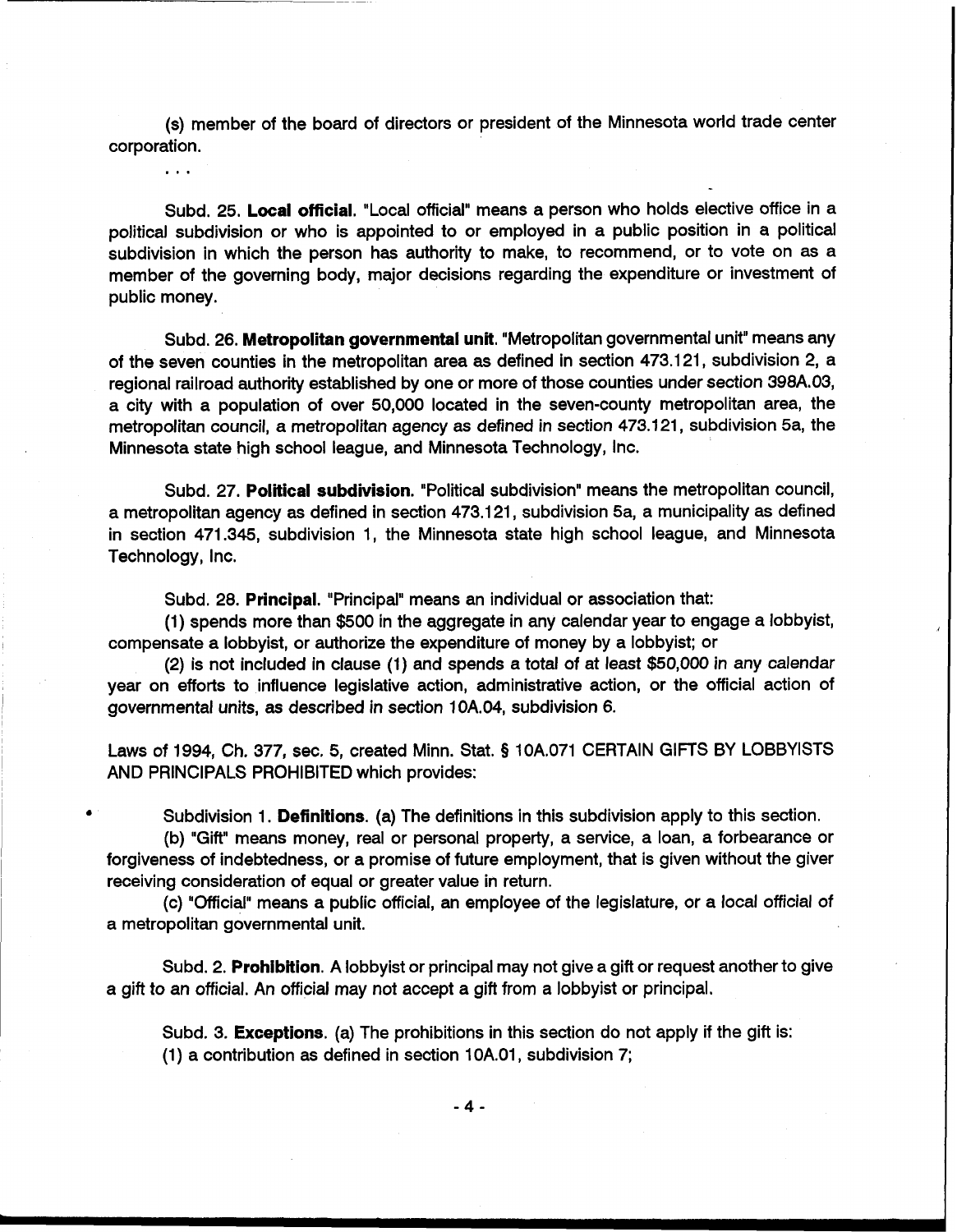(2) services to assist an official in the performance of official duties, including but not limited to providing advice, consultation, information, and communication in connection with legislation, and services to constituents;.

(3) services of insignificant monetary value;

(4) a plaque or similar memento recognizing individual services in a field of specialty or to a charitable cause;

(5) a trinket or memento of insignificant value;

(6) informational material of unexceptional value; or

(7) food or a beverage given at a reception, meal, or meeting away from the recipient's place of work by an organization before whom the recipient appears to make a speech or answer questions as part of a program.

(b) the prohibitions in this section do not apply if the gift is given:

(1) because of the recipient's membership in a group, a majority of whose members are not officials, and an equivalent gift is given to the other members of the group; or

(2) by a lobbyist or principal who is a member of the family of the recipient, unless the gift is given on behalf of someone who is not a member of that family.

Laws of 1994, Ch. 377, Sec. 6, created Minn. Stat. **9** 471.895 CERTAIN GIFTS BY INTERESTED PERSONS PROHIBITED which provides:

Subdivision 1. **Definitions.** (a) The definitions in this subdivision apply to this section.

(b) "Gift" has the meaning given it in section 10A.071, subdivision 1.

(c) "Interested person" means a person or a representative of a person or association that has a direct financial interest in a decision that a local official is authorized to make.

(d) "Local official" means an elected or appointed official of a county or city or of any agency, authority, or instrumentality of a county or city.

Subd. 2. **Prohibition.** An interested person may not give a gift or request another to give a gift to a local official. A local official may not accept a gift from an interested person.

Subd. 3. **Exceptions.** (a) The prohibitions in this sections do not apply if the gift is:

(1) a contribution as defined in section 21 1A.01, subdivision 5;

(2) services to assist an official in the performance of official duties, including by not limited to providing advice, consultation, information, and communication in connection with legislation, and services to constituents;

(3) services of insignificant monetary value;

(4) a plaque or similar memento recognizing individual services in a field of specialty or to a charitable cause;

(5) a trinket or memento of insignificant value;

(6) informational material of unexceptional value; or

(7) food or a beverage given at a reception, meal, or meeting away from the recipient's place of work by an organization before whom the recipient appears to make a speech or